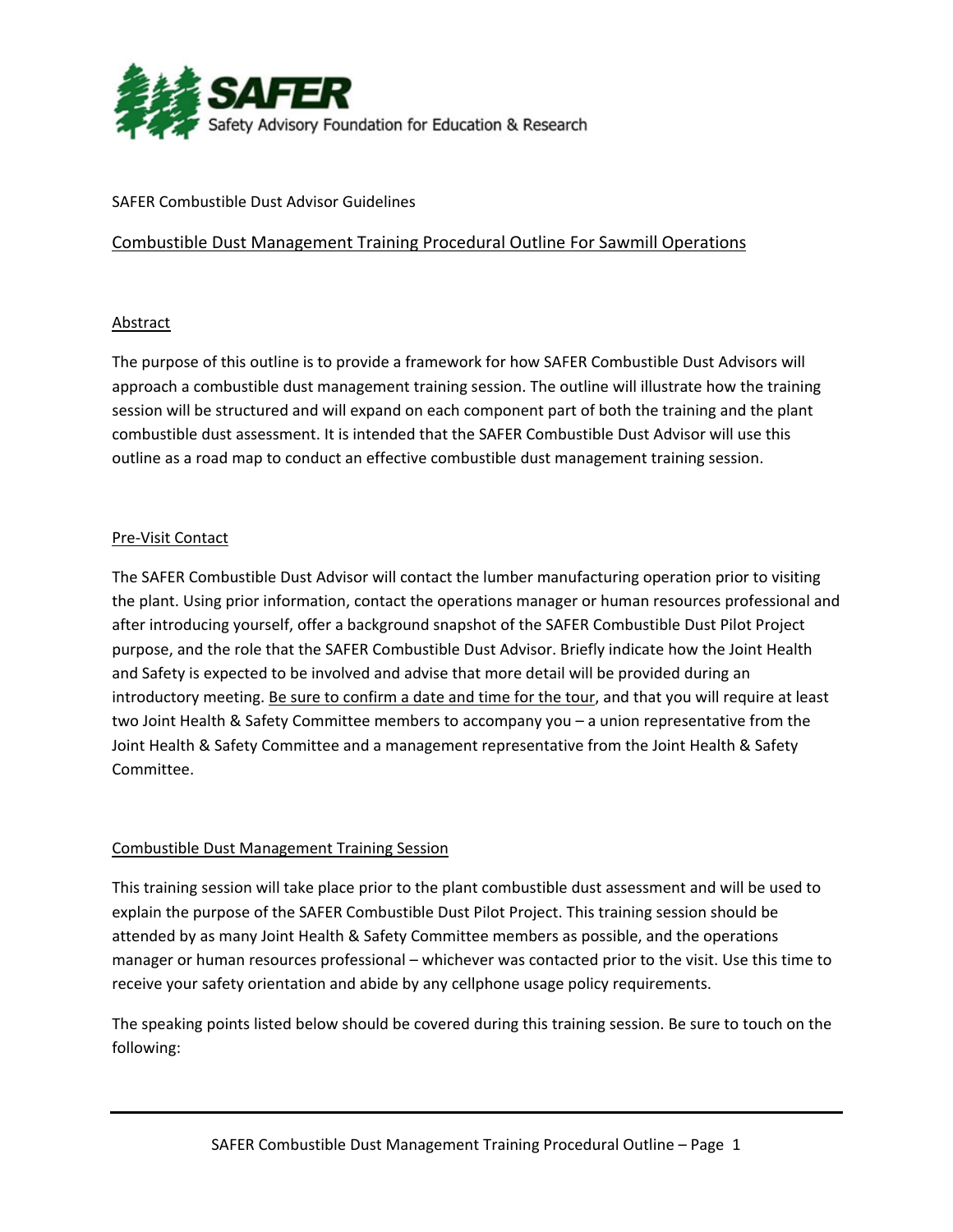- 1. **How and why the SAFER Combustible Dust Pilot Project was created** *during 2013 BC Interior and 2014 WFP collective bargaining, the negotiating parties recognized an opportunity to further involve employees – USW members – in efforts to control combustible dust in the workplace.*
- 2. **Explain the purpose of the SAFER Combustible Dust Pilot Project** *promoting awareness and compliance of the evolving dust standards for the purpose of enhancing safety and productivity*
- 3. **Why it's necessary to involve the Joint Health & Safety Committee** *involvement during inspections will enhance their knowledge base on combustible dust and will promote a sense of meaningful participation*
- 4. **Explain the difference between a combustible dust management assessment and a regulatory compliance inspection** – combustible dust management assessment relates to how the task of cleaning up the operation is managed and its effectiveness, whereas a regulatory compliance inspection relates to adherence to WorkSafeBC regulations; will not be performing a regulatory compliance inspection
- *5.* **Touch on the Fire Inspection & Prevention Initiative** *urge Joint Health & Safety to become familiar with the resources offered by FIPI such as the science behind combustible dust explosions; distribute Handout No.1 – FIPI Resource material and provide overview of content*
- 6. **Bring attention to the seriousness of the controlling combustible dust** *since the 2012 dust explosions in the northern interior, combustible dust is on everyone's radar and the BC Forest Industry is taking it seriously and so have their employees mostly represented by the United Steelworkers (USW). Joint Health & Safety Committee can play an important part if provided awareness of combustible dust management tools*
- 7. **Management of change process important –** A management of change policy should be implemented in all lumber manufacturing operations handling combustible dust and the policy should be fully understood by the Joint Health & Safety Committee; the goal is to ensure that no change occurs that could increase the severity or consequence of an existing dust hazard, or a dust hazard is introduced where none existed previously; *distribute Handout No.2 – Management of Change Resource material and provide overview of content*
- 8. **Post‐Assessment Meeting Required** *provide awareness that a meeting will be necessary immediately after the combustible dust management assessment which will both allow you to talk about what was observed during the assessment and will give the Joint Health & Safety Committee members a chance to sound off*

## PPE & Gear Check

Before beginning your combustible dust management assessment and prior to entering the lumber manufacturing plant, review the tools required to conduct your assessment. Ensure that standard personal protective equipment is being worn – hardhat, safety glasses, steel-toed boots, hi-vis vest, hearing protection, gloves – and that you carry a quality flashlight, digital camera, measuring tape, and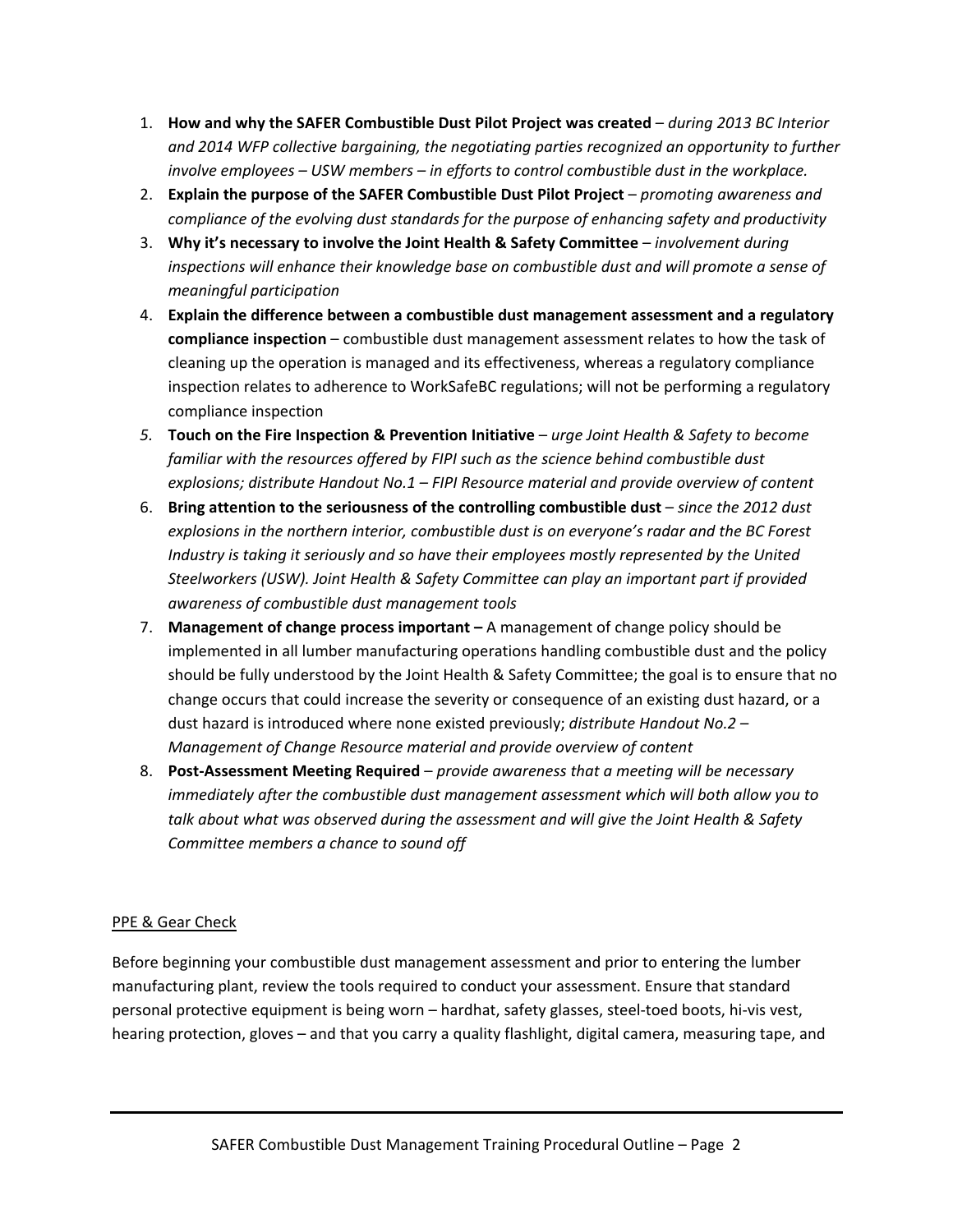notebook. To reduce the risk of losing or dropping your tools during the tour, consider attaching adjustable lanyards to your flashlight and digital camera that you can tighten around your wrist.

## Combustible Dust Management Assessment

Lead the visit to the plant by briefly explaining how you will be conducting the assessment. Invite a Joint Health & Safety Committee member that is familiar with the area being assessed to safety guide you around and that they should stay close. Be sure to keep in mind that you will – in a sense – be coaching the accompanying Health & Safety Committee members on your observational procedures just as if you were training a new SAFER Combustible Dust Advisor.

During your walk to the sawmill, observe your surroundings and determine if any out buildings adjacent to the lumber manufacturing operation need to be included. (i.e. – maintenance shops, mobile equipment garages, equipment storage sheds) Decide in what order these buildings will be assessed and make a note in your notebook.

Begin the assessment at the ground level in the building structure that you choose. Conduct your observations in an organized manner by following the SAFER Combustible Dust Management Assessment Matrix For Sawmill Operation. Be sure to document both hazardous instances of primary and/or secondary combustible dust and good cleanup practices – use you digital camera to record what you choose to highlight. Make a mental note of the route through the operation as you will likely be speaking to your photos in that order.

Move at a pace that allows for full coverage of the assessment area in a timely manner yet leaves time to make enquiries to the Joint Health & Safety Committee members on cleanup issues and concerns, and time to complement the Health & Safety Committee when good cleanup practices are encountered. (i.e. passive shielding of MCC units, clean floors, or absence of duct on sprinkler pipes) Pay careful attention to hazardous instances of primary and/or secondary combustible dust on or around possible ignition sources.

At any time during the tour, feel free to stop and find a quiet location if you sense that your Health & Safety Committee members need a break and/or need some time to clarify how your are proceeding. Sometimes in a large sawmill operations, it may be necessary to stop and regroup and take a breath or find refreshments before moving on. It's alright to review any safety orientation concerns or any safety issues related to how the tour is being conducted before moving on – as always, consider yourself a guest and adhere to their safety policies.